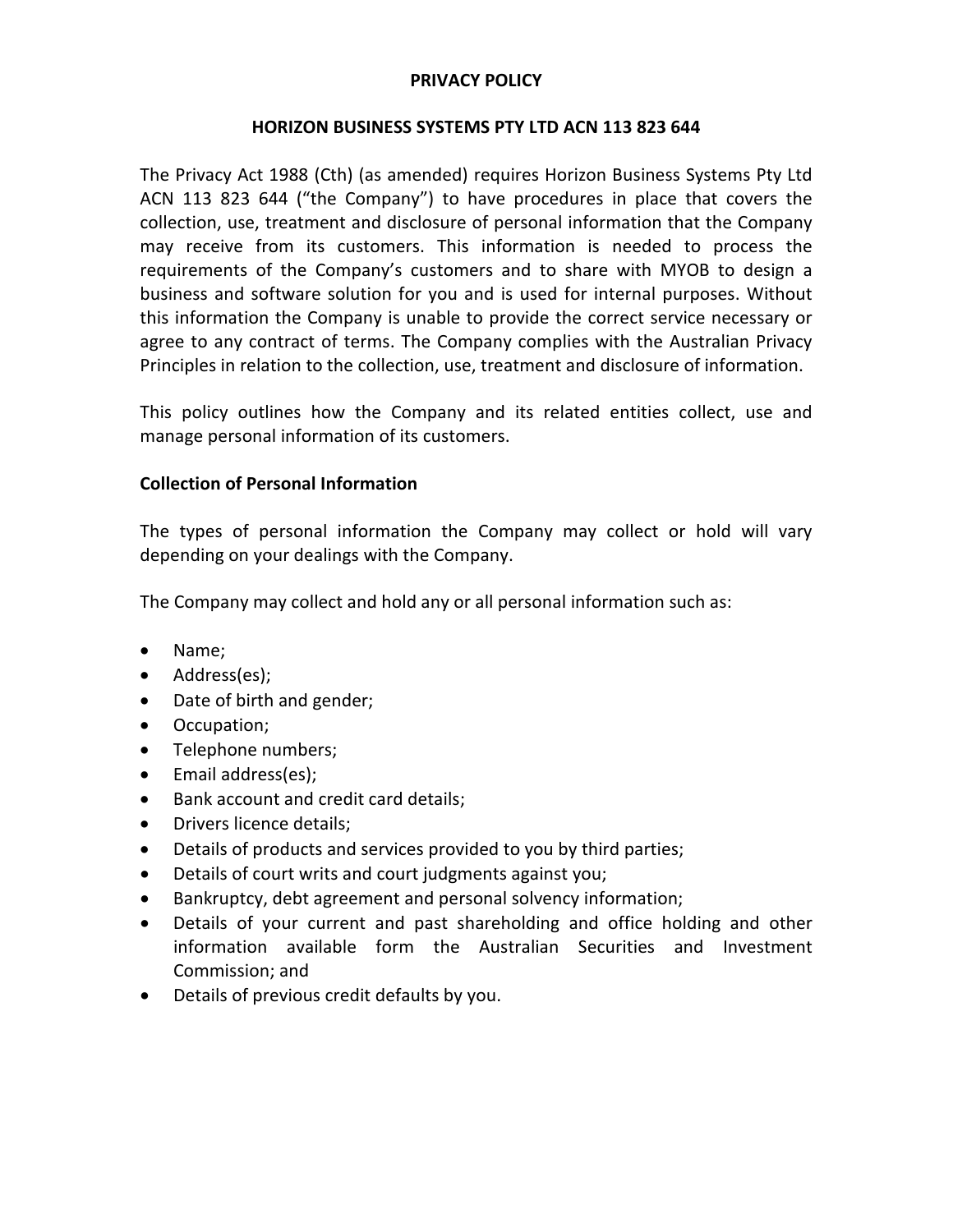The personal information may be collected:

- directly from you and when you complete any trading agreement or application;
- when you visit the Company website or provide the Company with feedback or fill out any form on the Company's website;
- from other entities who provide services to the Company related to the products and services the Company provides to its customers;
- from publicly available information;
- from credit reporting bodies, such as VEDA or Dun & Bradstreet ("D&B") and other credit providers;
- from an individual's representative (i.e. spouse, business adviser);
- from subsidiaries or related entities of the Company; and
- as a result of any enquiries made by the Company.

# **How the Company uses Personal Information**

The Company may use the personal information collected to provide an individual with products and services as requested.

The Company may also use the personal information collected to:

- inform you of other products, services or offerings available from the Company or its affiliates, including related entities and business associates, including any marketing material;
- customise the content you see;
- conduct surveys or research about your opinion of current services and products or of potential new services and products that may be offered;
- contact you regarding a product offered by an external business partner which may be of interest to you;
- provide to likely or actual buyers of the whole or part of the Company's business or for internal restructuring purposes; and
- lodge a security interest on the Personal Property Securities Register.

You expressly consent to the Company using your personal information for the marketing functions of the Company or its related body corporates. The marketing functions may relate to:

- products and services the Company or its related body corporates provide;
- promotions being run by the Company or a third party which the Company believes may be of interest to you; and
- new developments in relevant industries which may be of interest to you.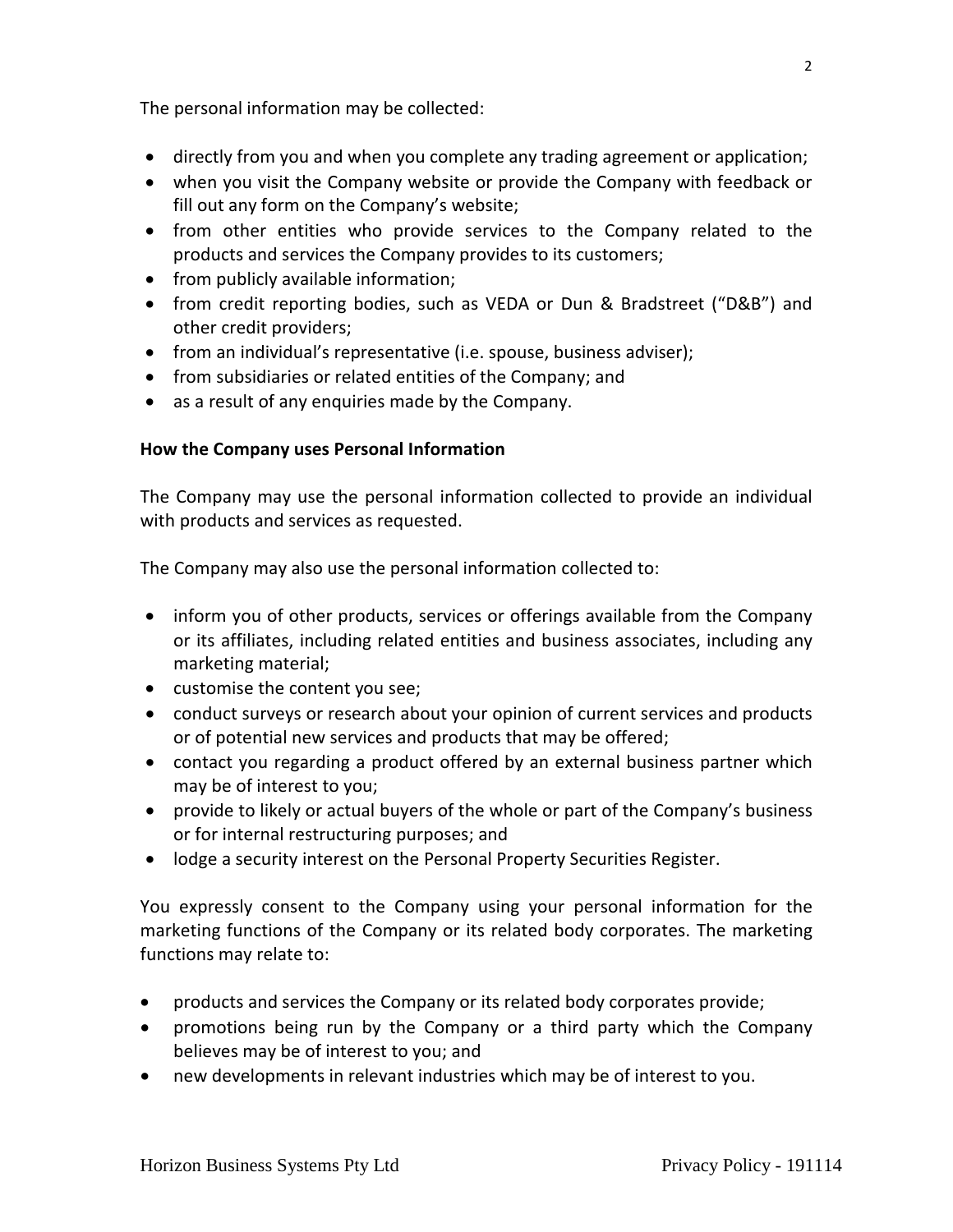If you no longer wish to receive marketing information from the Company or its related body corporates, you may advise the Company of this in writing.

# **Disclosure of Personal Information**

The Company may disclose your personal information to third parties including:

- MYOB
- Credit providers, credit reporting bodies and trade references;
- Government and regulatory authorities, including the Personal Property Security Registrar;
- The Company's professional advisers;
- An individual's representatives;
- Subsidiaries or related entities of the Company; and
- To a likely or actual buyer of the whole or part of the Company or its business.

The Company may also supply personal information to its agents or contractors for the following purposes:

- Mailing and delivery services;
- Billing and debt recovery functions; and
- Customer inquiry services.

# **Management and Protection of your Personal Information**

The Company will manage and store personal information provided securely and will take all reasonable steps to prevent:

- unauthorised access to or disclosure of your personal information; and
- loss or misuse of your personal information.

Where the Company has links to websites outside the Company, the Company cannot ensure that your privacy will be protected in accordance with this policy. You should consult these other websites' privacy policies as the Company has no control over them and is not responsible for any information that is submitted to or collected by these third parties.

Once your personal information is no longer needed by the Company, reasonable steps will be taken to destroy or de-identify it.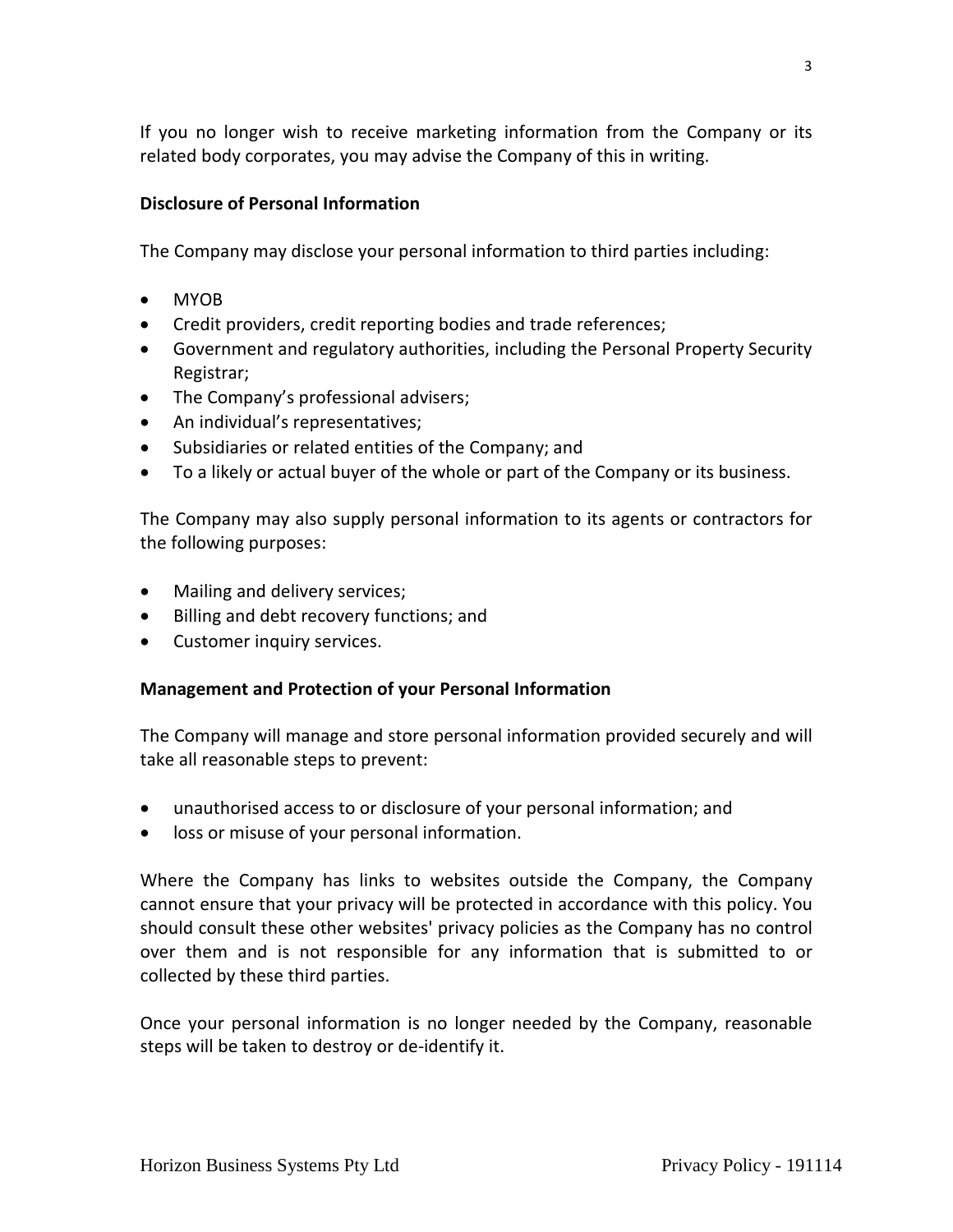No data transmission over the internet can be guaranteed to be completely secure. As a result, while the Company strives to protect users' personal information, the Company cannot ensure or warrant the security of any information transmitted to it or from its online products or services, and users do so at their own risk. Once the Company receives your transmission, it makes reasonable efforts to ensure its security on its systems.

#### **Correction of your Personal Information**

The Company may take such steps to make appropriate corrections, deletions and additions, in the circumstances that are reasonable to ensure that personal information is accurate, up to date and not misleading. If the Company cannot take reasonable steps to correct the information due to such correction being technically impossible or would be impracticable for the Company to perform, the Company may be unable to continue to provide services to you. In these cases, the Company will provide reasons for denial of correction. To correct your personal information, please contact the Company's Privacy Officer as per the details provided further on in this policy.

## **Accessing your Personal Information**

You may make a written request to the Company to access the personal information the Company holds about you.

The Company will only deny you access to the personal information it holds if there are legal or administrative reasons to deny you access. In circumstances where access is denied, you will be informed in writing of the denial and the reasons access was denied.

We may charge a fee for retrieving and providing your personal information. If a fee is to be charged you will be advised of the fee prior to the personal information being provided.

#### **Sensitive Information and Government Identifiers**

Sensitive information includes information in relation to your:

- race, religion or ethnicity;
- political, social or ethical beliefs or affiliations;
- sexual preferences or practices.

The Company does not collect, hold or disclose sensitive personal information.